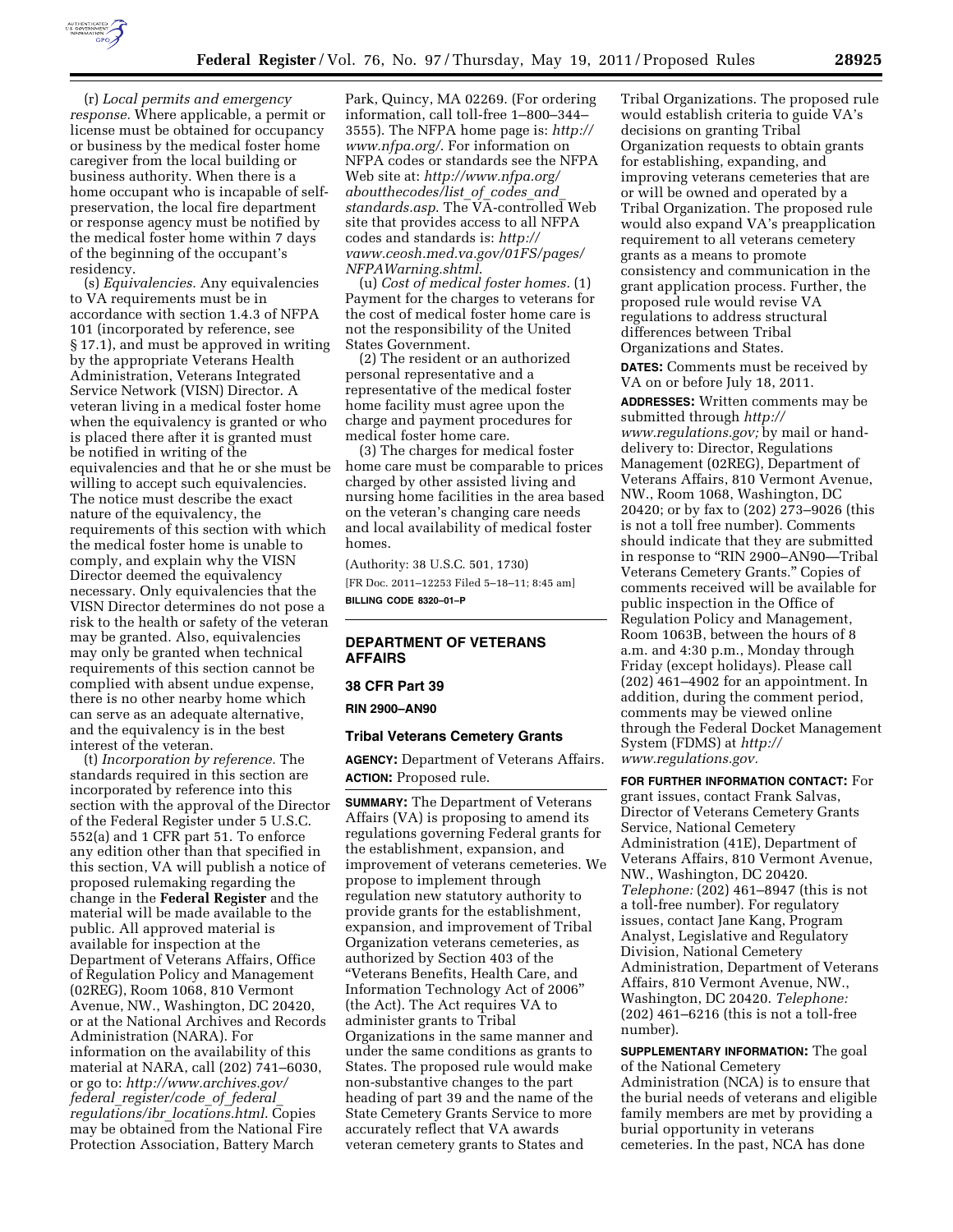this by building and maintaining national veterans cemeteries and by providing, through the State Cemetery Grants Service, grants to States to establish, expand or improve State veterans cemeteries. Research indicates that veterans and their families use veterans cemeteries when they are located a reasonable distance from their residence. Thus, VA's current regulations encourage States to provide burial service to our Nation's veterans by operating veterans cemeteries in areas where the most number of veterans would benefit. State veterans cemeteries complement VA national cemeteries and are critical to meeting VA's goal of providing burial access to over 90 percent of veterans and their eligible family members. Under VA's cemetery grants service, the Federal government provides up to 100 percent of the cost of development associated with the establishment, expansion, and improvement of a veterans cemetery, as well as the cost of initial operating equipment.

We propose to expand VA's regulations to address the eligibility to apply for VA cemetery grants of the approximately 565 Federally-recognized Tribal Organizations that reside on trust lands. In coordination with the expansion of eligibility, we propose to change the part heading of part 39 to ''AID FOR THE ESTABLISHMENT, EXPANSION, AND IMPROVEMENT, OR OPERATION AND MAINTENANCE, OF VETERANS CEMETERIES'' and the name of the "State Cemetery Grants Service" to the hereinafter, "Veterans Cemetery Grants Service'' or ''VCGS''. These revisions are necessary to more accurately describe VA's cemetery grant service and to clarify the purpose of this service to the public, which is to provide veterans cemetery grants to States and Tribal Organizations.

Subsection 2408(f), of Title 38, of the United States Code, as added by section 403 of the ''Veterans Benefits, Health Care, and Information Technology Act of 2006'' establishes eligibility for Tribal Organizations to apply for grants for veterans cemeteries on trust lands. 38 U.S.C. 2408(f); Public Law 109–461, 120 Stat. 3403 (Dec. 22, 2006). For the purposes of subsection 2408(f), the term "trust land" is defined as "any land that (A) is held in trust by the United States for Native Americans; (B) is subject to restrictions on alienation imposed by the United States on Indian lands (including native Hawaiian homelands); (C) is owned by a Regional Corporation or a Village Corporation as such terms are defined in \* \* \* the Alaska Native Claims Settlement Act \* \* \*; or (D) is on any island in the Pacific Ocean if

such land is, by cultural tradition, communally-owned land, as determined by the Secretary.'' *See* 38 U.S.C. 2408(f)(3)(B); 38 U.S.C. 3765(1). Similarly, the term "[T]ribal [O]rganization'' is defined for purposes of subsection 2408(f) as ''the recognized governing body of any Indian Tribe; any legally established organization of Indians which is controlled, sanctioned, or chartered by such governing body or which is democratically elected by the adult members of the Indian community to be served by such organization and which includes the maximum participation of Indians in all phases of its activities,'' and includes ''the Department of Hawaiian Homelands \* \* \* and such other organizations as the Secretary may prescribe.'' *See* 38 U.S.C. 2408(f)(3)(A); 38 U.S.C. 3765(4); *see also* 25 U.S.C. 450b(l). VA proposes to add these terms to the definition section included in part 39 of Title 38 for consistency purposes. We also propose to include the definition of ''Indian Tribe'' found in 25 U.S.C. 450b(e).

Further, we note that the proposed definition of "Tribal Organization" is subject to the caveat mentioned in 25 U.S.C. 450b(l), which provides that, ''in any case where a contract is let or grant made to an organization to perform services benefiting more than one Indian Tribe, the approval of each such Indian Tribe shall be a prerequisite to the letting or making of such contract or grant.'' 25 U.S.C. 450b(l). VA proposes to add explanatory notes to § 39.31(c)(3) and § 39.81(c)(3) to clarify how this caveat would apply in the context of Veterans Cemetery Grants. Under the proposed § 39.31(c)(3) and § 39.81(c)(3), States and Tribal Organizations are required to provide written assurance that they possess the legal authority to apply for grants. The explanatory notes would further provide that: ''In any case where a Tribal Organization is applying for a grant for a cemetery on land held in trust for more than one Indian Tribe, written assurance that the Tribal Organization possesses the legal authority to apply for the grant includes certification that the Tribal Organization has obtained approval of each such Indian Tribe.'' Without such approval the Tribal Organization would lack legal authority because it would not be in compliance with 25 U.S.C. 450b(l).

Prior to the enactment of subsection 2408(f), Tribal Organizations were not eligible to apply for VA cemetery grants. This expanded statutory authority allows VA to award grants to Tribal Organizations in the same manner and under the same conditions as it does to States. Based on this authority, VA

encourages Tribal Organizations to provide burial service to our Nation's veterans by operating veterans cemeteries on trust lands in areas where the most number of veterans would benefit. VA recognizes that Tribes are sovereign nations with a unique legal status and a relationship to the Federal government that is different than that of States. VA believes that Congress did not intend to alter this relationship when it authorized veteran cemetery grants to Tribal Organizations to be made in the same manner, and under the same conditions, as veteran cemetery grants to States. Rather, the purpose was to reflect an intent that, insofar as possible, Tribal Organizations should assume a role in participating in the veterans cemetery grant program on trust lands comparable to the role States play outside of trust lands. By awarding VA cemetery grants to Tribal Organizations through the Veterans Cemetery Grant Service, VA will partner with Tribal Organization recipients who are committed to serve the burial needs of veterans and their eligible family members.

This proposed rule would amend 38 CFR part 39 and place in regulation the statutory authority of VA to grant awards to Tribal Organizations for establishing, expanding, and improving veterans cemeteries on trust lands. The proposed rule adheres as closely as possible to the procedures and requirements for States to apply for cemetery grants. For purposes of clarity, we propose to revise the regulatory text in part 39, subparts A, B, C, and D, to incorporate references to Tribal Organizations in the current regulations.

This proposed rule would expand the preapplication requirement to all VCGS grants by removing the phrase ''more than \$100,000'' from 38 CFR 39.31(a). The preapplication requirements would be applicable to both States and Tribal Organizations. The preapplication process serves as a means of validating the need for a project, and opening lines of communication between NCA and potential participating States and Tribal Organizations for VCGS grants. Congress mandated, through the Federal Financial Assistance Management Improvement Act of 1999, the streamlining and simplification of Federal grant administrative procedures and reporting requirements to relieve burdens associated with the grant application process and to improve the delivery of services to the public. Public Law 106–107, 113 Stat. 1486 (Nov. 20, 1999). In efforts to comply with this mandate VA now processes all VCGS grant applications and awards through Grants.gov, which does not differentiate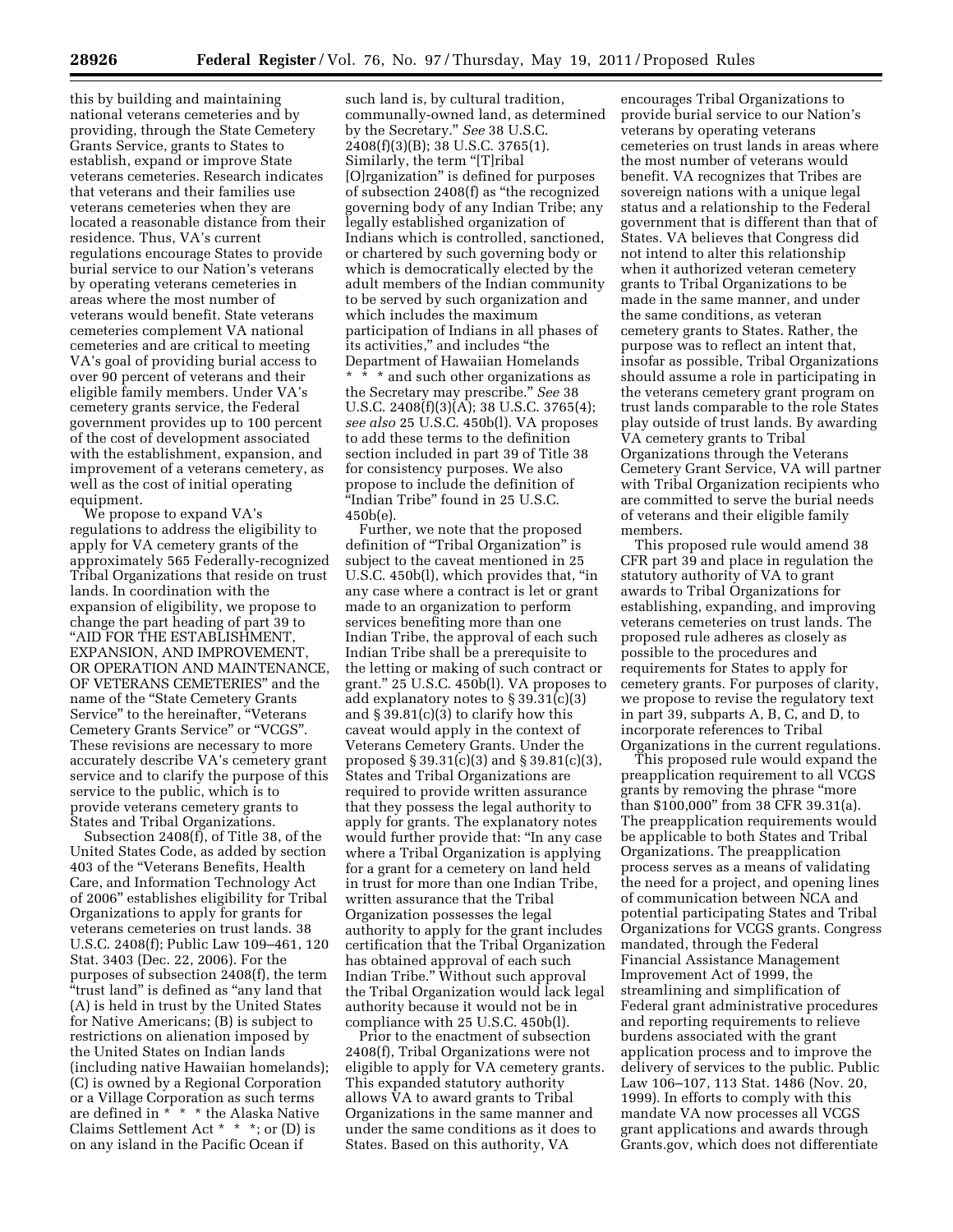between applications that exceed \$100,000 and those below this threshold. To make VA's regulations consistent with the functions of Grants.gov and to improve communication throughout the grant application process, we propose to expand section 39.31(a) to require preapplications for all cemetery grants. Also, by making the preapplication requirement uniform for all applicants VA would further streamline the VCGS grant application process in accordance with the Federal Financial Assistance Management Improvement Act of 1999.

In addition, VA proposes to revise 38 CFR 39.31(d) to allow for the differences in the structure of Tribal Organizations and States. We propose to no longer require in all cases the submission of ''legislation, as enacted into law, authorizing the establishment, maintenance, and operation of the facility as a veterans cemetery'' as a preapplication requirement. We acknowledge that Tribal Organizations, and even some States, may establish authorization to apply for a veterans cemetery grant and to comply with VA requirements by some other means than by enacting legislation. Thus, we propose to revise § 39.31(d) to require that, ''[t]he State or Tribal Organization must submit a copy of the State or Tribal Organization action authorizing the establishment, maintenance, and operation of the facility as a veterans cemetery in accordance with 38 CFR 39.10(a). If the State or Tribal Organization action is based on legislation, enacted into law, then the legislation must be submitted.''

The proposed rule would not change the existing grant prioritization process and retains the same four priority groups as the current part 39. Thus, in accordance with 38 U.S.C. 2408, Tribal Organizations will compete with States in the prioritization process. Given that there are no existing Tribal veteran cemeteries, we anticipate that the initial grant applications from Tribal Organizations will likely fall into Priority Group 2 (projects for the establishment of new veterans cemeteries).

Once a project is approved for funding, VA may award a grant up to 100 percent of the amount requested, provided that sufficient funds are available. The entire VCGS annual budget is allocated to grants for projects that would establish, expand, and improve State and Tribal veterans cemeteries. Any funds remaining at the end of the year are carried into the next year and allocated to grants for projects the following year.

This proposed rule requires all States or Tribal Organizations seeking a grant to submit a preapplication through *[http://www.cem.va.gov/cem/](http://www.cem.va.gov/cem/scg_grants.asp) scg*\_*[grants.asp.](http://www.cem.va.gov/cem/scg_grants.asp)* All forms are available and downloadable at *[http://](http://www.cem.va.gov/cem/scg_grants.asp) [www.cem.va.gov/cem/scg](http://www.cem.va.gov/cem/scg_grants.asp)*\_*grants.asp.* 

### **Executive Order 12866**

Executive Order 12866 directs agencies to assess all costs and benefits of available regulatory alternatives and, when regulation is necessary, to select regulatory approaches that maximize net benefits (including potential economic, environmental, public health and safety, and other advantages; distributive impacts; and equity). The Executive Order classifies a ''significant regulatory action,'' requiring review by the Office of Management and Budget (OMB), as any regulatory action that is likely to result in a rule that may: (1) Have an annual effect on the economy of \$100 million or more or adversely affect in a material way the economy, a sector of the economy, productivity, competition, jobs, the environment, public health or safety, or State, local, or Tribal governments or communities; (2) create a serious inconsistency or interfere with an action taken or planned by another agency; (3) materially alter the budgetary impact of entitlements, grants, user fees, or loan programs or the rights and obligations of recipients thereof; or (4) raise novel legal or policy issues arising out of legal mandates, the President's priorities, or the principles set forth in the Executive Order.

The economic, interagency, budgetary, legal, and policy implications of this proposed rule have been examined, and it has been determined that it would not be a significant regulatory action under the Executive Order.

## **Executive Order 13175**

Executive Order 13175 provides that Federal agencies may not issue a regulation that has Tribal implications, that imposes substantial direct compliance costs on Tribal governments, and that is not required by statute, unless the Federal government provides the funds necessary to pay the direct compliance costs incurred by the Tribal Organizations or the Federal agency consults with Tribal officials early in the process of developing the proposed regulation and develops a Tribal summary impact statement. VA's cemetery grant program for Tribal Organizations is required by statute, which specifically provides that the grants shall be ''made in the same manner, and under the same conditions,

as grants to States are made.'' In addition, participation is voluntary and 100 percent of the development costs for an approved project are provided by VA. Thus, Executive Order 13175 requirements are not applicable. However, in the spirit of the Executive Order, VA has communicated with the Tribal Organizations regarding the proposed regulatory grant application process. On January 28, 2008, an informational letter was sent to each of the Federally-recognized Indian Tribes informing them that ''American Indian Tribal grants will be considered in the same manner as State veterans cemetery grants under the authority of title 38 Code of Federal Regulations (CFR) Part 39.'' Further, on February 22, 2008, a conference call took place between senior VA officials and representatives designated by Tribal leadership of Federally-recognized Tribes to discuss the grant application process. Senior NCA officials and representatives continue to meet with and communicate with Tribal Organizations that are interested in the grant program. VA has not received any written comments regarding the subject of this proposed regulation from Tribal Organizations, but welcomes their input during the 60 day comment period following publication of the proposed rule.

### **Regulatory Flexibility Act**

The Secretary hereby certifies that this proposed rule would not have a significant economic impact on a substantial number of small entities as they are defined in the Regulatory Flexibility Act, 5 U.S.C. 601–612. The Secretary acknowledges that this proposed rule may affect some Tribal governments that may be considered small entities; however, the economic impact is not significant. This proposed rule will not impose any mandatory requirements or costs on Tribal governments as a whole and will only affect those that choose to apply for veterans cemetery grants. To the extent that small entities are affected, the impact of this amendment is both minimal and entirely beneficial. Therefore, pursuant to 5 U.S.C. 605(b), this proposed rule is exempt from the initial and final regulatory flexibility analysis requirements of sections 603 and 604.

## **Unfunded Mandates**

The Unfunded Mandates Reform Act of 1995 requires, at 2 U.S.C. 1532, that agencies prepare an assessment of anticipated costs and benefits before issuing any rule that may result in an expenditure by State, local, or Tribal governments, in the aggregate, or by the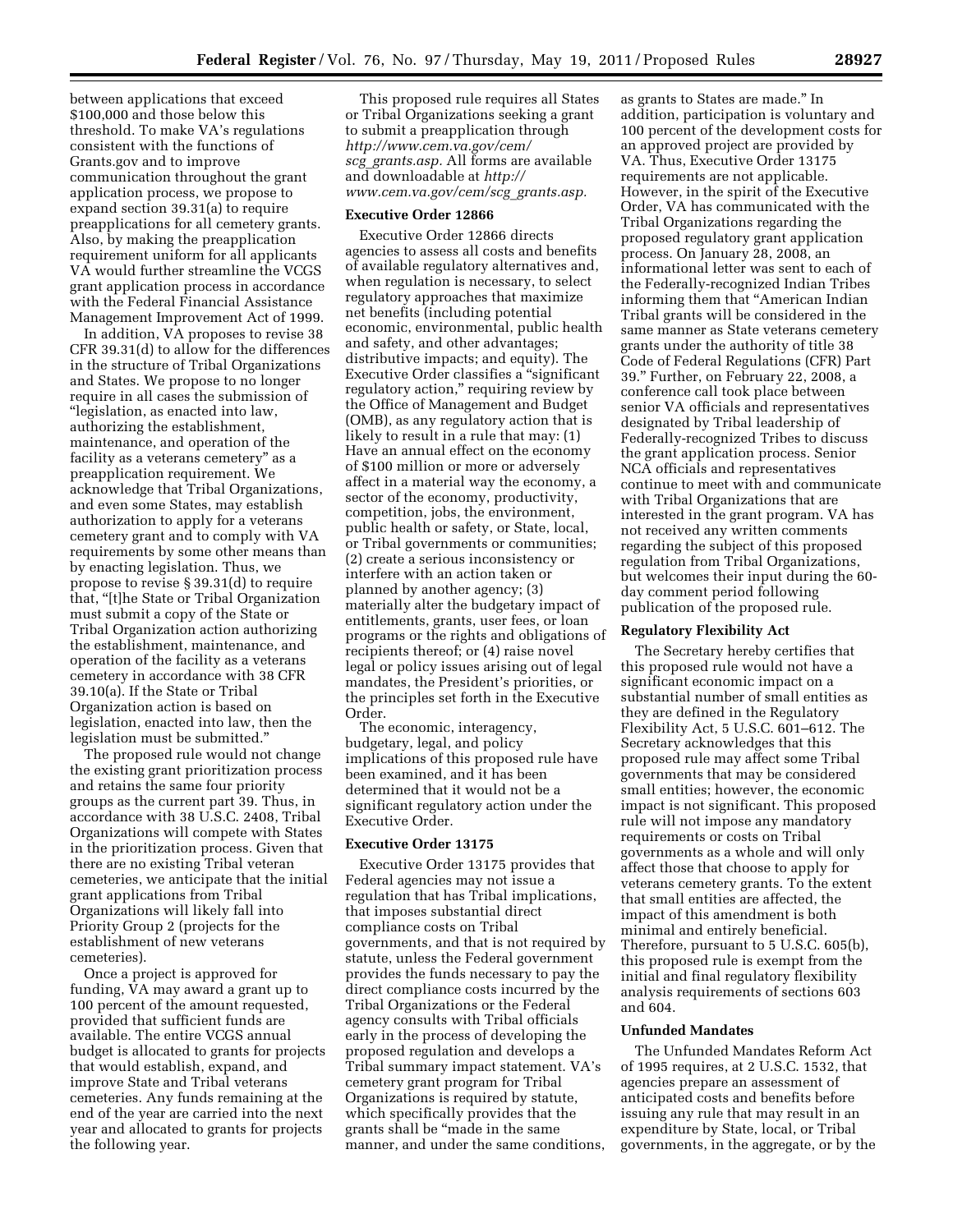private sector, of \$100 million or more (adjusted annually for inflation) in any year. This proposed rule would have no such effect on State and local governments, or on the private sector. While the proposed rule may result in some expenditures by Tribal governments, the aggregate amount of such expenditures is estimated to be significantly less than \$100 million.

### **Paperwork Reduction Act**

This proposed rule would require Tribal Organizations to submit information to obtain grants under VA's Veterans Cemetery Grants Service. The collections of information referenced in this proposed rule have been approved by OMB and have been assigned OMB control numbers 0348–0002, 4040–0004, 4040–0008, 4040–0009, and 2900–0559 in accordance with the Paperwork Reduction Act of 1995 (44 U.S.C. 3501– 3521).

# **Catalog of Federal Domestic Assistance Number and Title**

The Catalog of Federal Domestic Assistance program number and title for this proposed rule is 64.203, Tribal Organizations Cemetery Grants.

### **Signing Authority**

The Secretary of Veterans Affairs, or designee, approved this document and authorized the undersigned to sign and submit the document to the Office of the Federal Register for publication electronically as an official document of the Department of Veterans Affairs. John R. Gingrich, Chief of Staff, Department of Veterans Affairs, approved this document on May 13, 2011, for publication.

# **List of Subjects in 38 CFR Part 39**

Cemeteries, Grants programs— Veterans, Veterans.

Dated: May 16, 2011.

### **William F. Russo,**

*Deputy Director, Office of Regulations Policy & Management, Department of Veterans Affairs.* 

For the reasons set out in the preamble, VA proposes to amend 38 CFR part 39 as follows:

## **PART 39—AID FOR THE ESTABLISHMENT, EXPANSION, AND IMPROVEMENT, OR OPERATION AND MAINTENANCE, OF VETERANS CEMETERIES**

1. The authority citation for part 39 is revised to read as follows:

**Authority:** 25 U.S.C. 450b(l); 38 U.S.C. 101, 501, 2408, 2411, 3765.

2. Revise part 39 heading as shown above.

3. Revise § 39.1 to read as follows:

# **§ 39.1 Purpose.**

This part sets forth the mechanism for States or Tribal Organizations to obtain a grant to establish, expand, or improve a veterans cemetery that meets VA's national shrine standards of appearance that is or will be owned by the State, or operated by a Tribal Organization on trust land, or to obtain a grant to operate or maintain a State or Tribal veterans cemetery to meet VA's national shrine standards of appearance.

(Authority: 38 U.S.C. 501, 2408)

4. Revise § 39.2 to read as follows:

## **§ 39.2 Definitions.**

*Establishment* means the process of site selection, land acquisition, design and planning, earth moving, landscaping, construction, and provision of initial operating equipment necessary to convert a tract of land to an operational veterans cemetery.

*Establishment, expansion and improvement project* means an undertaking to establish, expand, or improve a site for use as a State or Tribal veterans cemetery.

*Expansion* means an increase in the burial capacity or acreage of an existing cemetery through the addition of gravesites and other facilities, such as committal service shelters, crypts (preplaced grave liners), and columbaria, necessary for the functioning of a cemetery.

*Improvement* means the enhancement of a cemetery through landscaping, construction, or renovation of cemetery infrastructure, such as building expansion and upgrades to roads and irrigation systems that is not directly related to the development of new gravesites: nonrecurring maintenance; and the addition of other features appropriate to cemeteries.

*Indian Tribe* means any Indian Tribe, band, nation, or other organized group or community, including any Alaska Native village or Regional or Village Corporation as defined in or established pursuant to the Alaska Native Claims Settlement Act, which is recognized as eligible for the special programs and services provided by the United States to Indians because of their status as Indians.

*Operation and Maintenance Project*  means a project that assists a State or Tribal Organization to achieve VA's national shrine standards of appearance in the key cemetery operational areas of cleanliness, height and alignment of headstones and markers, leveling of gravesites, and turf conditions.

*Secretary* means the Secretary of the United States Department of Veterans Affairs.

*State* means each of the States, Territories, and possessions of the United States, the District of Columbia, and the Commonwealth of Puerto Rico.

*Tribal Organization* means: (1) The recognized governing body of any Indian Tribe;

(2) Any legally established organization of Indians that is controlled, sanctioned, or chartered by such governing body or is democratically elected by the adult members of the Indian community to be served by such organization and which includes the maximum participation of Indians in all phases of its activities;

(3) The Department of Hawaiian Homelands; and

(4) Such other organizations as the Secretary may prescribe.

*Trust land* means any land that: (1) Is held in trust by the United

States for Native Americans; (2) Is subject to restrictions on alienation imposed by the United States on Indian lands, including native Hawaiian homelands;

(3) Is owned by a Regional Corporation or a Village Corporation as defined in 43 U.S.C.  $1602(g)$  and (j); or

(4) Is on any island in the Pacific Ocean if such land is, by cultural tradition, communally-owned land, as determined by the Secretary.

*VA* means the United States Department of Veterans Affairs or the Veterans Cemetery Grants Service.

*Veteran* means a person who served in the active military, naval, or air service who dies in line of duty while in service or was discharged or released under conditions other than dishonorable.

*Veterans Cemetery Grants Service (VCGS)* means the Veterans Cemetery Grants Service within VA's National Cemetery Administration.

(Authority: 25 U.S.C. 450b(l), 38 U.S.C. 101, 501, 2408, 3765)

5. Revise § 39.4 to read as follows:

### **§ 39.4 Decision makers, notifications, and additional information.**

Decisions required under this part will be made by the VA Director, Veterans Cemetery Grants Service (VCGS), National Cemetery Administration, unless otherwise specified in this part. The VA decisionmaker will provide notice to affected States and Tribal Organizations of approvals, denials, or requests for additional information under this part.

(Authority: 38 U.S.C. 501, 2408)

6. Revise § 39.5 to read as follows: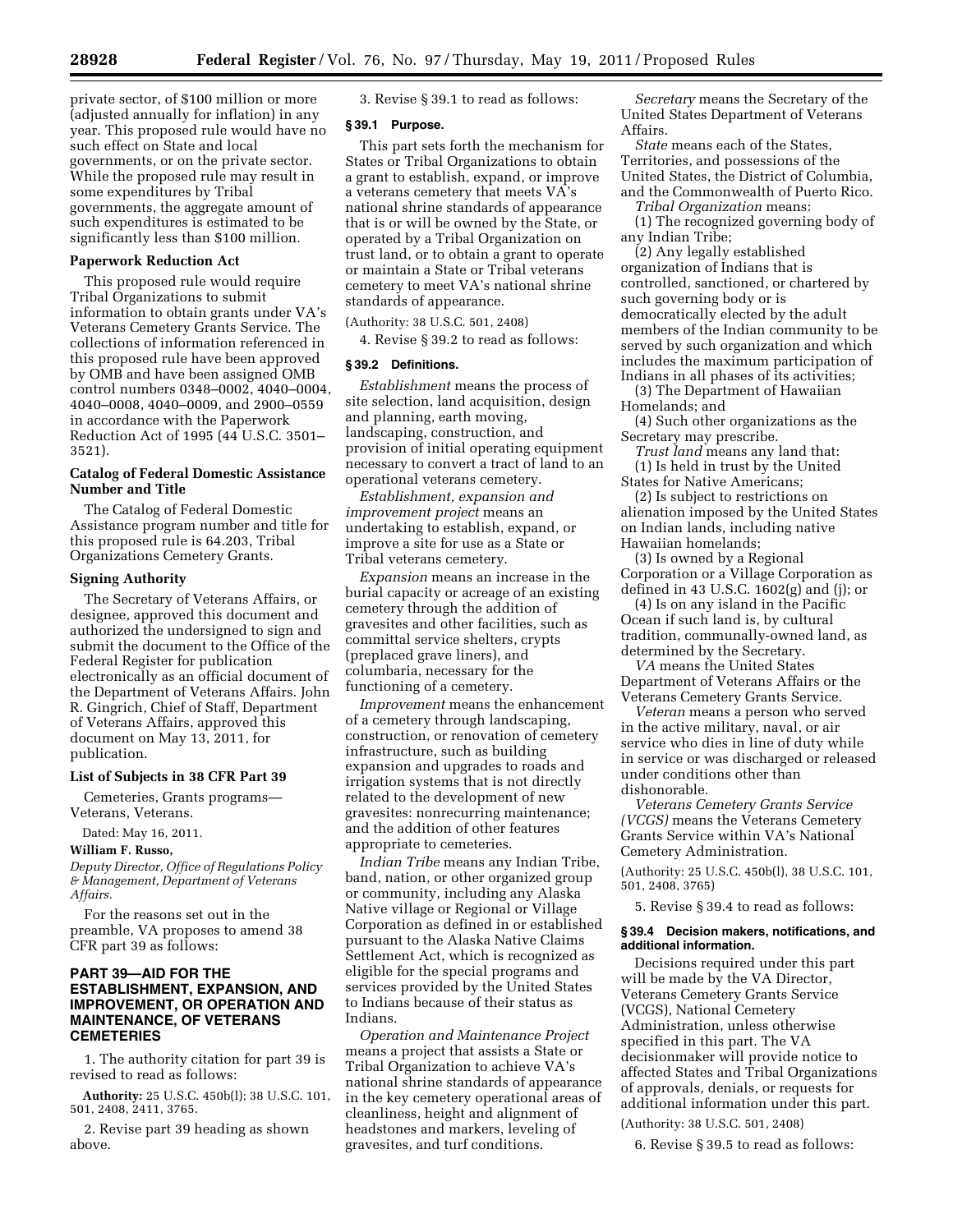## **§ 39.5 Submission of information and documents to VA.**

All information and documents required to be submitted to VA must be submitted to the Director of the Veterans Cemetery Grants Service, National Cemetery Administration, Department of Veterans Affairs, 810 Vermont Avenue, NW., Washington, DC 20420. All forms cited in this part are available at *[http://www.cem.va.gov/cem/](http://www.cem.va.gov/cem/scg_grants.asp) scg*\_*[grants.asp.](http://www.cem.va.gov/cem/scg_grants.asp)* 

(Authority: 38 U.S.C. 501, 2408)

7. Revise § 39.6 to read as follows:

#### **§ 39.6 Amendments to grant application.**

A State or Tribal Organization seeking to amend a grant application must submit revised Standard Forms 424 (Application for Federal Assistance) and 424C (Budget Information) with a narrative description of, and justification for, the amendment. Any amendment of an application that changes the scope of the application or increases the amount of the grant requested, whether or not the application has already been approved, shall be subject to approval by VA in the same manner as an original application.

(Authority: 38 U.S.C. 501, 2408)

(The Office of Management and Budget has approved the information collection requirements in this section under control numbers 4040–0004 and 4040–0008.)

8. Revise § 39.7 to read as follows:

### **§ 39.7 Line item adjustment to grants.**

After a grant has been awarded, upon request from the State or Tribal Organization representative, VA may approve a change in one or more line items (line items are identified in Standard Form 424C) of up to 10 percent (increase or decrease) of the cost of each line item if the change would be within the scope or objective of the project and the aggregate adjustments would not increase the total amount of the grant.

(Authority: 38 U.S.C. 501, 2408)

9. Revise § 39.8 to read as follows:

## **§ 39.8 Withdrawal of grant application.**

A State or Tribal Organization representative may withdraw an application by submitting to VA a written document requesting withdrawal.

(Authority: 38 U.S.C. 501, 2408)

10. Amend § 39.10 by:

a. Revising paragraph (a).

b. Revising paragraph (b) introductory text.

c. Revising paragraphs (c) and (d).

The revisions read as follows:

## **§ 39.10 Cemetery requirements and prohibitions and recapture provisions.**

(a) In order to qualify for a grant, a State or Tribal veterans cemetery must be operated solely for the interment of veterans, their spouses, surviving spouses, minor children, unmarried adult children who were physically or mentally disabled and incapable of selfsupport, and eligible parents of certain deceased service members.

(b) Any grant under this part made on or after November 21, 1997, is made on the condition that, after the date of receipt of the grant, the State or Tribal Organization receiving the grant, subject to requirements for receipt of notice in 38 U.S.C. 2408 and 2411, will prohibit in the cemetery for which the grant is awarded the interment of the remains or the memorialization of any person:

\* \* \* \* \* (c) If a State or Tribal Organization which has received a grant under this part ceases to own the cemetery for which the grant was made, ceases to operate such cemetery as a veterans cemetery in accordance with paragraph (a) of this section, violates the prohibition in paragraph (b) of this section, or uses any part of the funds provided through such grant for a purpose other than that for which the grant was made, the United States shall be entitled to recover from the State or Tribal Organization the total of all grants made to the State or Tribal Organization under this part in connection with such cemetery.

(d) If, within 3 years after VA has certified to the Department of the Treasury an approved grant application, not all funds from the grant have been used by the State or Tribal Organization for the purpose for which the grant was made, the United States shall be entitled to recover any unused grant funds from the State or Tribal Organization.

11. Revise § 39.11 to read as follows:

### **§ 39.11 State or Tribal Organization to retain control of operations.**

\* \* \* \* \*

Neither the Secretary nor any employee of VA shall exercise any supervision or control over the administration, personnel, maintenance, or operation of any State or Tribal veterans cemetery that receives a grant under this program except as prescribed in this part.

(Authority: 38 U.S.C. 501, 2408)

### **§§ 39.12 through 39.29 [Reserved]**

12. Add reserved §§ 39.12 through 39.29 to subpart A.

13. In § 39.30, revise paragraphs (a) introductory text and (a)(4) to read as follows:

### **§ 39.30 General requirements for a grant.**

(a) For a State or Tribal Organization to obtain a grant for the establishment, expansion, or improvement of a State or Tribal veterans cemetery: \* \* \* \* \*

(4) The State or Tribal Organization must meet the application requirements in § 39.34; and

\* \* \* \* \*

14. Amend § 39.31 by:

a. Revising paragraph (a).

b. Revising paragraphs (b)

introductory text,  $(b)(5)$ ,  $(6)$ , and  $(8)$ . c. Revising paragraphs (c)

introductory text and (c)(2) through (7). d. Revising paragraphs (d) and (e).

e. Revising the authority citation at the end of the section.

The revisions read as follows:

#### **§ 39.31 Preapplication requirements.**

(a) A State or Tribal Organization seeking a grant for the establishment, expansion, or improvement of a State or Tribal veterans cemetery must submit a preapplication to the Director, Veterans Cemetery Grants Service, through *[http://www.cem.va.gov/cem/](http://www.cem.va.gov/cem/scg_grants.asp) scg*\_*[grants.asp.](http://www.cem.va.gov/cem/scg_grants.asp)* 

(b) No detailed drawings, plans, or specifications are required with the preapplication. As a part of the preapplication, the State or Tribal Organization must submit each of the following:

\* \* \* \* \*

(5) Any comments or recommendations made by the State's or Tribal Organization's ''Single Point of Contact'' reviewing agency.

(6) VA Form 40–0895–2 (Certification of Compliance with Provisions of the Davis-Bacon Act) to certify that the State or Tribal Organization has obtained the latest prevailing wage rates for Federally funded projects. Any construction project fully or partially funded with Federal dollars must comply with those rates for specific work by trade employees (*e.g.,* electricians, carpenters).

\* \* \* \* \*

(8) VA Form 40–0895–6 (Certification of State or Tribal Government Matching Architectural and Engineering Funds to Qualify for Group 1 on the Priority List) to provide documentation that the State or Tribal Organization has authority to support the project and the resources necessary to initially fund the architectural and engineering portion of the project development. Once the grant is awarded, VA will reimburse the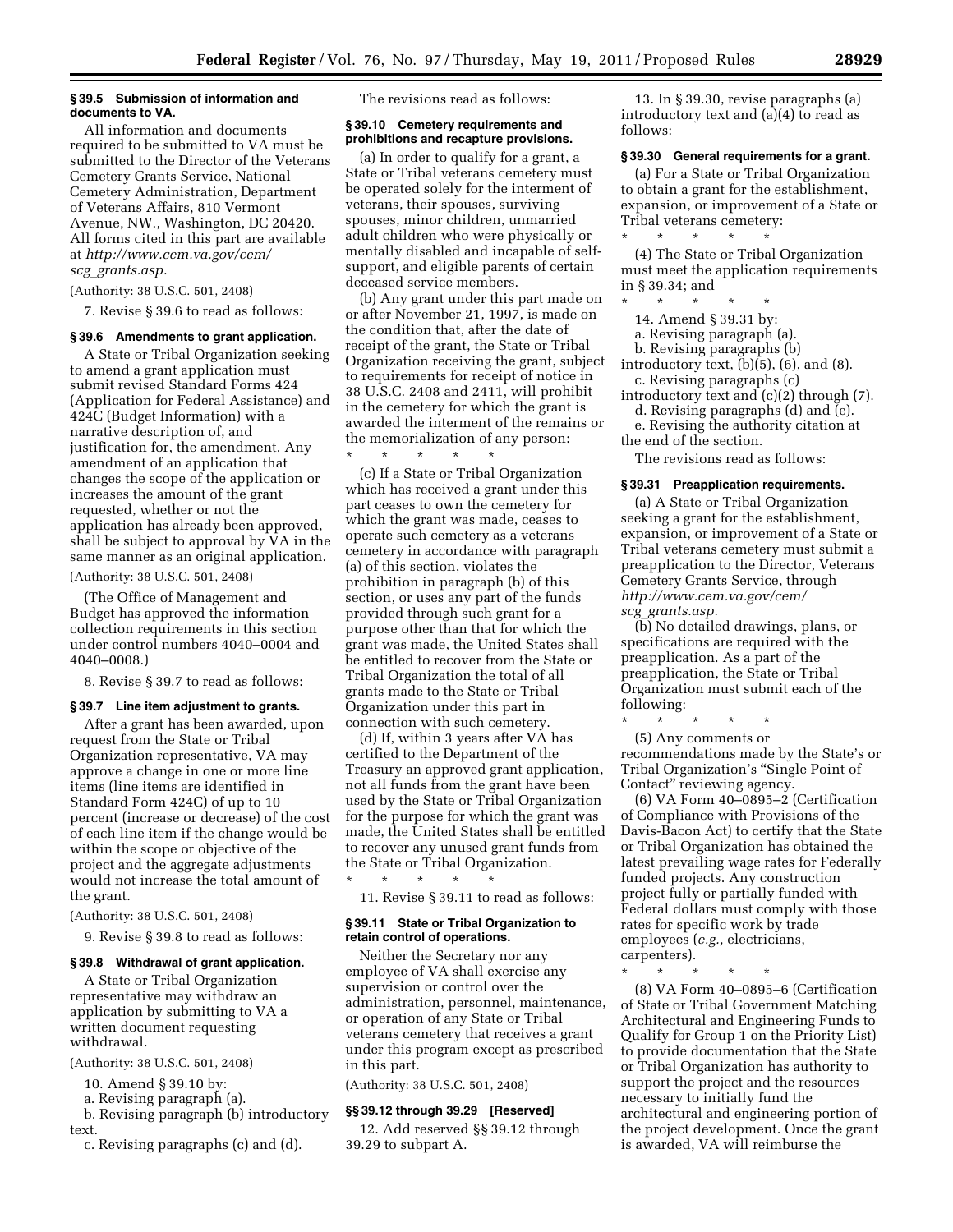applicant for all allowable architectural and engineering costs.

\* \* \* \* \* (c) In addition, the State or Tribal Organization must submit written assurance of each of the following conditions:

\* \* \* \* \*

(2) Title to the site is or will be vested solely in the State or held in trust for the Tribal Organization on trust land.

(3) The State or Tribal Organization possesses legal authority to apply for the grant and to finance and construct the proposed facilities; *i.e.,* legislation or similar action has been duly adopted or passed as an official act of the applicant's governing body, authorizing the filing of the application, including all understandings and assurances contained therein, and directing and authorizing the person identified as the official representative of the State or Tribal Organization to act in connection with the application and to provide such additional information as may be required.

**Note to paragraph (c)(3):** In any case where a Tribal Organization is applying for a grant for a cemetery on land held in trust for more than one Indian Tribe, written assurance that the Tribal Organization possesses legal authority to apply for the grant includes certification that the Tribal Organization has obtained the approval of each such Indian Tribe.

(4) The State or Tribal Organization will assist VA in assuring that the grant complies with section 106 of the National Historic Preservation Act of 1966, as amended (16 U.S.C. 470), Executive Order 11593 (identification and protection of historic properties), and the Archaeological and Historic Preservation Act of 1974 (16 U.S.C. 469a–1 *et seq.*).

(5) The State or Tribal Organization will obtain approval by VA of the final construction drawings and specifications before the project is advertised or placed on the market for bidding; it will construct the project, or cause the project to be constructed, to completion in accordance with the application and approved plans and specifications; it will submit to the Director of the Veterans Cemetery Grants Service, for prior approval, changes that alter any cost of the project, use of space, or functional layout; and it will not enter into a construction contract for the project or undertake other activities until the requirements of the grant program have been met.

(6) The State or Tribal Organization will comply with the Federal requirements in 2 CFR parts 180 and

801 and 38 CFR part 43 and submit Standard Form 424D (Assurances— Construction Programs).

(7) The State or Tribal Organization will prepare an Environmental Assessment to determine whether an Environmental Impact Statement is necessary, and certify that funds are available to finance any costs related to preparation of the Environmental Assessment.

(d) The State or Tribal Organization must submit a copy of the State or Tribal Organization action authorizing the establishment, maintenance, and operation of the facility as a veterans cemetery in accordance with 38 CFR 39.10(a). If the State or Tribal Organization action is based on legislation, enacted into law, then the legislation must be submitted.

(e) Upon receipt of a complete preapplication for a grant, including all necessary assurances and all required supporting documentation, VA will determine whether the preapplication conforms to all requirements listed in paragraphs (a) through (d) of this section, including whether it contains sufficient information necessary to establish the project's priority. VA will notify the State or Tribal Organization of any nonconformity. If the preapplication does conform, VA shall notify the State or Tribal Organization that the preapplication has been found to meet the preapplication requirements, and the proposed project will be included in the next scheduled ranking of projects, as indicated in § 39.3(d).

(Authority: 25 U.S.C. 450b(l); 38 U.S.C. 501, 2408, 2411)

15. Amend § 39.32 by:

a. Revising the introductory text.

b. Revising paragraph (a).

c. Revising paragraphs (b)

introductory text, (b)(1) introductory text, and (b)(2) introductory text. d. Revising paragraph (c).

e. Revising paragraph (d) introductory text.

f. Revising paragraphs (e) introductory text,  $(e)(1)$  through  $(3)$ ,  $(e)(4)$ introductory text, (e)(5), (e)(6) introductory text, (e)(7) introductory text, and (e)(9).

The revisions read as follows:

## **§ 39.32 Plan preparation.**

The State or Tribal Organization must prepare Establishment, Expansion, and Improvement Project plans and specifications in accordance with the requirements of this section for review by the VCGS. The plans and specifications must be approved by the VCGS prior to the State's or Tribal

Organization's solicitation for construction bids. Once the VCGS approves the plans and specifications, the State or Tribal Organization must obtain construction bids and determine the successful bidder prior to submission of the application. The State or Tribal Organization must establish procedures for determining that costs are reasonable and necessary and can be allocated in accordance with the provisions of Office of Management and Budget (OMB) Circular No. A–87. Once the Establishment, Expansion, and Improvement Project preapplication and the project's plans and specifications have been approved, an application for assistance must be submitted in compliance with the uniform requirements for grants-in-aid to State and local governments prescribed by OMB Circular No. A–102, Revised.

(a) *General.* These requirements have been established for the guidance of the State or Tribal Organization and the design team to provide a standard for preparation of drawings, specifications, and estimates.

(b) *Technical requirements.* The State or Tribal Organization should meet these technical requirements as soon as possible after VA approves the Establishment, Expansion, and Improvement Project preapplication.

(1) *Boundary and site survey.* The State or Tribal Organization shall provide a survey of the site and furnish a legal description of the site. A boundary and site survey need not be submitted if one was submitted for a previously approved project and there have been no changes. Relevant information may then be shown on the site plan. If required, the site survey shall show each of the following items: \* \* \* \* \*

(2) *Soil investigation.* The State or Tribal Organization shall provide a soil investigation of the scope necessary to ascertain site characteristics for construction and burial or to determine foundation requirements and utility service connections. A new soil investigation is not required if one was done for a previously approved project on the same site and information from the previous investigation is adequate and unchanged. Soil investigation, when done, shall be documented in a signed report.

The investigation shall be adequate to determine the subsoil conditions. The investigation shall include a sufficient number of test pits or test borings as will determine, in the judgment of the architect, the true conditions. The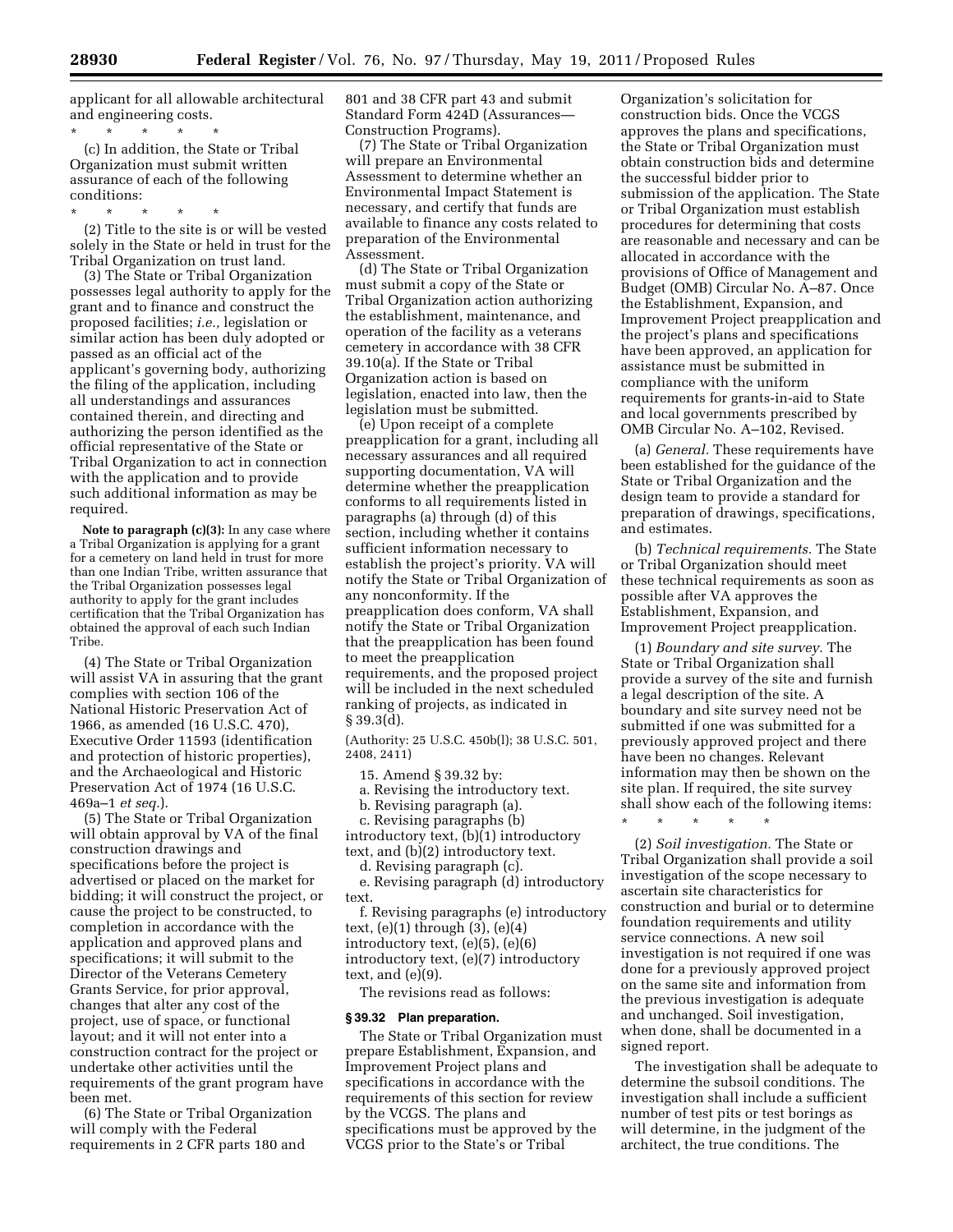following information will be covered in structural, heating and ventilating, the report:

\* \* \* \* \*

(c) *Master plan.* A master plan showing the proposed layout of all facilities—including buildings, roadways, and burial sections—on the selected site shall be prepared for all new cemetery establishment projects for approval by the VCGS. If the project is to be phased into different year programs, the phasing shall be indicated. The master plan shall analyze al factors affecting the design, including climate, soil conditions, site boundaries, topography, views, hydrology, environmental constraints, transportation access, *etc.* It should provide a discussion of alternate designs that were considered. In the case of an expansion project or improvement project, the work contemplated should be consistent with the VA-approved master plan or a justification for the deviation should be provided.

(d) *Preliminary or* ''*design development*'' *drawings.* Following VA approval of the master plan, the State or Tribal Organization must submit design development drawings that show all current phase construction elements to be funded by the grant. The drawings must comply with the following requirements:

\* \* \* \* \*

(e) *Final construction drawings and specifications.* Funds for the construction of any project being assisted under this program will not be released until VA approves the final construction drawings and specifications. If VA approves them, VA shall send the State or Tribal Organization a written letter of approval indicating that the project's plans and specifications comply with the terms and conditions as prescribed by VA. This does not constitute approval of the contract documents. It is the responsibility of the State or Tribal Organization to ascertain that all State and Federal requirements have been met and that the drawings and specifications are acceptable for bid purposes.

(1) *General.* The State or Tribal Organization shall prepare final working drawings so that clear and distinct prints may be obtained. These drawings must be accurately dimensioned to include all necessary explanatory notes, schedules, and legends. Working drawings shall be complete and adequate for VA review and comment. The State or Tribal Organization shall prepare separate drawings for each of the following types of work: architectural, equipment, layout,

plumbing, and electrical.

(2) *Architectural drawings.* The State or Tribal Organization shall submit drawings which include: All structures and other work to be removed; all floor plans if any new work is involved; all elevations which are affected by the alterations; building sections; demolition drawings; all details to complete the proposed work and finish schedules; and fully dimensioned floor plans at 1/8" or 1/4" scale.

(3) *Equipment drawings.* The State or Tribal Organization shall submit a list of all equipment to be provided under terms of the grant in the case of an Establishment Project. Large-scale drawings of typical special rooms indicating all fixed equipment and major items of furniture and moveable equipment shall be included.

(4) *Layout drawings.* The State or Tribal Organization shall submit a layout plan that shows:

\* \* \* \* \* (5) *Structural drawings.* The State or Tribal Organization shall submit complete foundation and framing plans and details, with general notes to include: governing code, material strengths, live loads, wind loads, foundation design values, and seismic zone.

(6) *Mechanical drawings.* The State or Tribal Organization shall submit:

\* \* \* \* \* (7) *Electrical drawings.* The State or Tribal Organization shall submit separate drawings for lighting and power, including drawings of:

\* \* \* \* \* (9) *Cost estimates.* The State or Tribal Organization shall show in convenient form and detail the estimated total cost of the work to be performed under the contract, including provisions of fixed equipment shown by the plans and specifications, if applicable, to reflect the changes of the approved financial plan. Estimates shall be summarized and totaled under each trade or type of work. Estimates shall also be provided for each building structure and other important features such as the assembly area and shall include burial facilities. \* \* \* \* \*

16. Revise § 39.33 to read as follows:

#### **§ 39.33 Conferences.**

(a) *Predesign conference.* A predesign conference is required for all Establishment, Expansion, and Improvement Projects requiring major construction, primarily to ensure that the State or Tribal Organization becomes oriented to VA procedures, requirements, and any technical

comments pertaining to the project. This conference will take place at an appropriate location near the proposed site and should include a site visit to ensure that all parties to the process, including NCA staff, are familiar with the site and its characteristics.

(b) *Additional conferences.* At any time, VA may recommend an additional conference (such as a design development conference) be held in VA Central Office in Washington, DC, to provide an opportunity for the State or Tribal Organization and its architects to discuss with VA officials the requirements for a grant.

(Authority: 38 U.S.C. 501, 2408)

17. In § 39.34, revise paragraphs (a) introductory text, (b) introductory text, and (c) to read as follows:

#### **§ 39.34 Application requirements.**

(a) For an Establishment, Expansion, and Improvement Project to be considered for grant funding under this subpart, the State or Tribal Organization must submit an application (as opposed to a preapplication) consisting of the following:

\* \* \* \* \* (b) Prior to submission of the application, the State or Tribal Organization must submit a copy of an Environmental Assessment to determine if an Environmental Impact Statement is necessary for compliance with section 102(2)(C) of the National Environmental Policy Act of 1969, as amended (42 U.S.C. 4332). The Environmental Assessment must briefly describe the project's possible beneficial and harmful effects on the following impact categories:

\* \* \* \* \*

(c) If an adverse environmental impact is anticipated, the State or Tribal Organization must explain what action will be taken to minimize the impact. The assessment shall comply with the requirements of the National Environmental Policy Act of 1969, as amended (42 U.S.C. 4321 *et seq.*).

\* \* \* \* \*

## **§§ 39.36 through 39.49 [Reserved]**

18. Add reserved §§ 39.36 through 39.49 to subpart B.

19. In § 39.50, revise paragraphs (b)(3) and (b)(4) introductory text to read as follows:

## **§ 39.50 Amount of grant.**

\* \* \* \* \* (b) \* \* \*

(3) In the case of an establishment grant, the cost of equipment necessary for the operation of the State or Tribal veterans cemetery. This may include the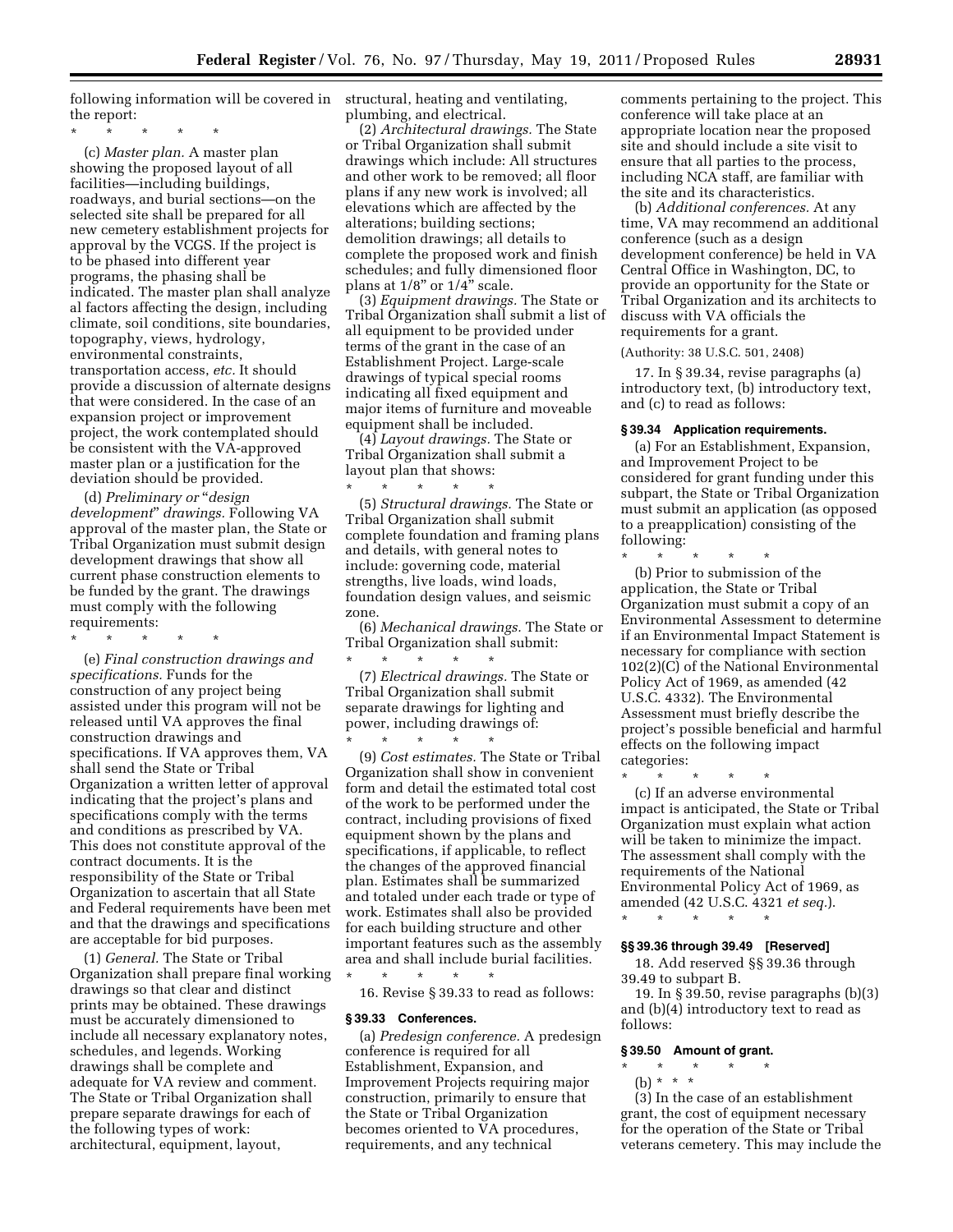cost of non-fixed equipment such as grounds maintenance equipment, burial equipment, and office equipment.

(4) In the case of an improvement or expansion grant, the cost of equipment necessary for operation of the State or Tribal veterans cemetery, but only if such equipment:

\* \* \* \* \*

20. In § 39.51, revise the introductory text and paragraph (d) to read as follows:

## **§ 39.51 Payment of grant award.**

The amount of an Establishment, Expansion, and Improvement Project grant award will be paid to the State or Tribal Organization or, if designated by the State or Tribal Organization representative, the State or Tribal veterans cemetery for which such project is being carried out, or to any other State or Tribal Organization agency or instrumentality. Such amount shall be paid by way of reimbursement and in installments that are consistent with the progress of the project, as the Director of the Veterans Cemetery Grants Service may determine and certify for payment to the appropriate Federal institution. Funds paid under this section for an approved Establishment, Expansion, and Improvement Project shall be used solely for carrying out such project as approved. As a condition for the final payment, the representative of the State or Tribal Organization must submit to VA the following:

\* \* \* \* \* (d) Evidence that the State or Tribal Organization has met its responsibility for an audit under the Single Audit Act of 1984 (31 U.S.C. 7501 *et seq.*) and § 39.122, if applicable.

\* \* \* \* \*

# **§§ 39.52 through 39.59 [Reserved]**

21. Add reserved §§ 39.52 through 39.59 to subpart B.

22. Revise § 39.60(a) to read as follows:

### **§ 39.60 General requirements for site selection and construction of veterans cemeteries.**

(a) The various codes, requirements, and recommendations of State or Tribal Organization and local authorities or technical and professional organizations, to the extent and manner in which those codes, requirements, and recommendations are referenced in this subpart, are applicable to grants involving construction of veterans cemeteries. Additional information concerning these codes, requirements, and recommendations may be obtained from VA, National Cemetery

Administration, 810 Vermont Avenue, NW., Washington, DC 20420. \* \* \* \* \*

23. Revise § 39.63 introductory text to read as follows:

## **§ 39.63 Architectural design standards.**

The publications listed in this section are incorporated by reference. The Director of the Federal Register approves this incorporation by reference in accordance with 5 U.S.C. 522(a) and 1 CFR part 51. Copies of these publications may be inspected at the office of the Veterans Cemetery Grants Service, National Cemetery Administration, Department of Veterans Affairs, 810 Vermont Avenue, NW., Washington, DC 20420 or at the National Archives and Records Administration (NARA). For information on the availability of this material at NARA, call 202–741–6030 or go to *[http://www.archives.gov/](http://www.archives.gov/federal_register/code_of_federal_regulations/ibr_locations.html)  federal*\_*[register/](http://www.archives.gov/federal_register/code_of_federal_regulations/ibr_locations.html) code*\_*of*\_*federal*\_*[regulations/](http://www.archives.gov/federal_register/code_of_federal_regulations/ibr_locations.html)  ibr*\_*[locations.html.](http://www.archives.gov/federal_register/code_of_federal_regulations/ibr_locations.html)* Copies of the 2003 edition of the National Fire Protection Association Life Safety Code and Errata (NFPA 101), the 2003 edition of the NFPA 5000, Building Construction and Safety Code, and the 2002 edition of the National Electrical Code, NFPA 70, may be obtained from the National Fire Protection Association, Inc. (NFPA), 1 Batterymarch Park, P.O. Box 9101, Quincy, MA 02269–9101, 800–844– 6058 (toll free). Copies of the 2003 edition of the Uniform Mechanical Code and the 2003 edition of the Uniform Plumbing Code may be obtained from the International Association of Plumbing and Mechanical Officials, 5001 E. Philadelphia Street, Ontario, CA 91761–2816. 909–472–4100 (this is not a toll-free number). The 2002 and 2003 NFPA and IAPMO code publications can be inspected at VA by calling 202– 461–4902 for an appointment.

## **§§ 39.64 through 39.79 [Reserved]**

\* \* \* \* \*

24. Add reserved §§ 39.64 through 39.79 to subpart B.

25. In § 39.80, revise paragraphs (a) introductory text and (a)(4) to read as follows:

#### **§ 39.80 General requirements for a grant.**

(a) For a State or Tribal Organization to obtain a grant for the operation or maintenance of a State or Tribal veterans cemetery: \* \* \* \* \*

(4) The State or Tribal Organization must meet the application requirements in § 39.84; and

\* \* \* \* \*

26. Amend § 39.81 by: a. Revising paragraph (a).

b. Revising paragraphs (b)

introductory text, (b)(1) through (3), (b)(9), (b)(10) introductory text, and (b)(11).

c. Revising paragraph (c). d. Revising paragraph (d) introductory text.

E. Revising paragraph (e).

The revisions read as follows:

### **§ 39.81 Preapplication requirements.**

(a) A State or Tribal Organization seeking a grant for the operation or maintenance of a State or Tribal veterans cemetery must submit a preapplication to the Director, Veterans Cemetery Grants Service, through *[http://](http://www.cem.va.gov/cem/scg_grants.asp)  [www.cem.va.gov/cem/scg](http://www.cem.va.gov/cem/scg_grants.asp)*\_*grants.asp.* 

(b) No detailed drawings, plans, or specifications are required with the preapplication. As a part of the preapplication, the State or Tribal Organization must submit each of the following:

(1) Standard Form 424 (Application for Federal Assistance) and Standard Form 424C (Budget Information) signed by the authorized representative of the State or Tribal Organization. These forms document the amount of the grant requested, which may not exceed 100 percent of the estimated cost of the project to be funded with the grant.

(2) VA Form 40–0895–2 (Certification of Compliance with Provisions of the Davis-Bacon Act) to certify that the State or Tribal Organization has obtained the latest prevailing wage rates for Federally funded projects. Any construction project fully or partially funded with Federal dollars must comply with those rates for specific work by trade employees (*e.g.,* electricians, carpenters).

(3) VA Form 40–0895–6 (Certification of State or Tribal Government Matching Architectural and Engineering Funds to Qualify for Group 1 on the Priority List) to provide documentation that the State or Tribal Organization has legal authority to support the project and the resources necessary to initially fund the architectural and engineering portion of the project development. Once the grant is awarded, VA will reimburse the applicant for all allowable architectural and engineering costs.

\* \* \* \* \* (9) A gravesite assessment survey documenting the State or Tribal cemetery's performance related to the standards outlined in paragraph (b)(10) of this section for the year in which the preapplication is submitted.

(10) A program narrative describing how the project will assist the State or Tribal Organization in meeting VA's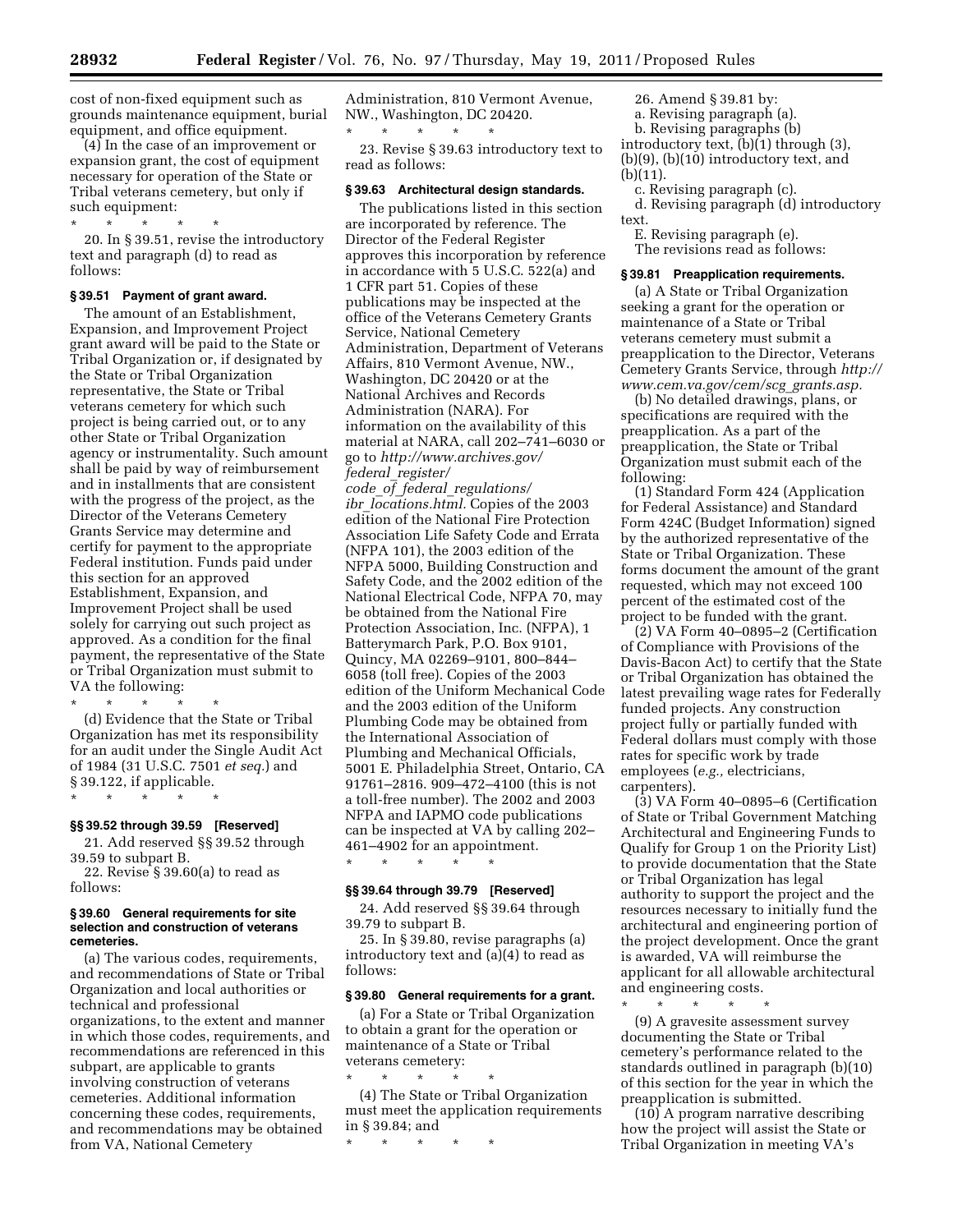national shrine standards with respect to cleanliness, height and alignment of headstones and markers, leveling of gravesites, or turf conditions. Specifically, the preapplication should explain the need for the grant, how the work is to be accomplished, and the expected improvement in the State or Tribal cemetery's performance related to one or more of the following national shrine standards:

\* \* \* \* \* (11) A description of the geographic location of the existing State or Tribal veteran cemetery and any other supporting documentation, as requested by the VCGS Director.

\* \* \* \* \* (c) In addition, the State or Tribal Organization must submit written assurance of each of the following conditions:

(1) Any cemetery in receipt of a grant under this subpart will be used exclusively for the interment or memorialization of eligible persons, as set forth in § 39.10(a), whose interment or memorialization is not contrary to the conditions of the grant (see §§ 39.10(b) and 38 U.S.C. 2408(d) and 2411).

(2) Title to the site is or will be vested solely in the State or held in trust for the Tribal Organization on trust land.

(3) The State or Tribal Organization possesses legal authority to apply for the grant.

**Note to paragraph (c)(3):** In any case where a Tribal Organization is applying for a grant for a cemetery on land held in trust for more than one Indian Tribe, written assurance that the Tribal Organization possesses legal authority to apply for the grant includes certification that the Tribal Organization has obtained the approval of each such Indian Tribe.

(4) The State or Tribal Organization will obtain approval by VA of the final specifications before the project is advertised or placed on the market for bidding; the project will achieve VA's national shrine standards with respect to cleanliness, height and alignment of headstones and markers, leveling of gravesites, or turf conditions in accordance with the application and approved plans and specifications; the State or Tribal Organization will submit to the Director of the Veterans Cemetery Grants Service, for prior approval, changes that alter any cost of the project; and the State or Tribal Organization will not enter into a contract for the project or undertake other activities until all the requirements of the grant program have been met.

(d) Depending on the scope of the project, the VCGS will work with the State or Tribal Organization to determine which, if any, of the following are required:

\* \* \* \* \*

(e) Upon receipt of a complete preapplication for a grant, including all necessary assurances and all required supporting documentation, VA will determine whether the preapplication conforms to all requirements listed in paragraphs (a) through (d) of this section, including whether it contains sufficient information necessary to establish the project's priority. VA will notify the State or Tribal Organization of any nonconformity. If the preapplication does conform, VA shall notify the State or Tribal Organization that the preapplication has been found to meet the preapplication requirements, and the proposed project will be included in the next scheduled ranking of projects, as indicated in § 39.3(d).

(Authority: 25 U.S.C. 450b(l); 38 U.S.C. 501, 2408, 2411)

\* \* \* \* \* 27. Amend § 39.82 by: a. Revising paragraphs (a) introductory text and (a)(3). b. Revising paragraphs (b) introductory text and (b)(1).

c. Revising paragraph (c).

The revisions read as follows:

## **§ 39.82 Plan preparation.**

(a) The State or Tribal Organization must successfully complete its plan preparation under this section before submitting a grant application for an Operation and Maintenance Project. The State or Tribal Organization may be required to undertake some or all of the following requirements of this section. After submitting all necessary plans and specifications to the VCGS and obtaining approval for the State or Tribal Organization to solicit for the Operation and Maintenance Project contract bids, the State or Tribal Organization shall:

 $\star$   $\star$ (3) Comply with the uniform requirements for grants-in-aid to State, Tribal and local governments prescribed by OMB Circular No. A–102, Revised.

(b) Depending on the scope of the project, the VCGS will work with the State or Tribal Organization to determine which of the following will be required prior to submission of an application. As determined by VA, these may include:

(1) A boundary and site survey comprising a survey and legal description of the existing State or Tribal cemetery site;

\* \* \* \* \*

(c) If VA determines that the project's plans and specifications comply with the terms and conditions prescribed by VA, VA will send the State or Tribal Organization a written letter of approval indicating that the project's plans and specifications comply with the terms and conditions as prescribed by VA. This does not constitute approval of the contract documents. It is the responsibility of the State or Tribal Organization to ascertain that all State and Federal requirements have been met and that the drawings and specifications are acceptable for bid purposes.  $\star$   $\star$   $\star$   $\star$ 

28. Revise § 39.83 to read as follows:

#### **§ 39.83 Conferences.**

(a) *Planning conference.* The VCGS may require planning conferences for Operation and Maintenance Projects, primarily to ensure that the State or Tribal Organization becomes oriented to VA's national shrine standards, procedures, requirements, and any technical comments pertaining to the project. These conferences will normally occur over the telephone.

(b) *Additional conferences.* At any time, VA may recommend an additional telephone conference to provide an opportunity for the State or Tribal Organization to discuss with VA officials the requirements for an Operation and Maintenance Project grant.

(Authority: 38 U.S.C. 501, 2408)

29. Revise § 39.84 introductory text to read as follows:

#### **§ 39.84 Application requirements.**

For an Operation and Maintenance Project to be considered for grant funding under this subpart, the State or Tribal Organization must submit an application (as opposed to a preapplication) consisting of the following:

\* \* \* \* \*

## **§§ 39.86 through 39.99 [Reserved]**

30. Add reserved §§ 39.86 through 39.99 to subpart C.

31. Revise § 39.101 introductory text and paragraph (d) to read as follows:

### **§ 39.101 Payment of grant award.**

The amount of an Operation and Maintenance Project grant award will be paid to the State or Tribal Organization or, if designated by the State or Tribal Organization representative, the State or Tribal veterans cemetery for which such project is being carried out, or to any other State or Tribal Organization agency or instrumentality. Such amount shall be paid by way of reimbursement